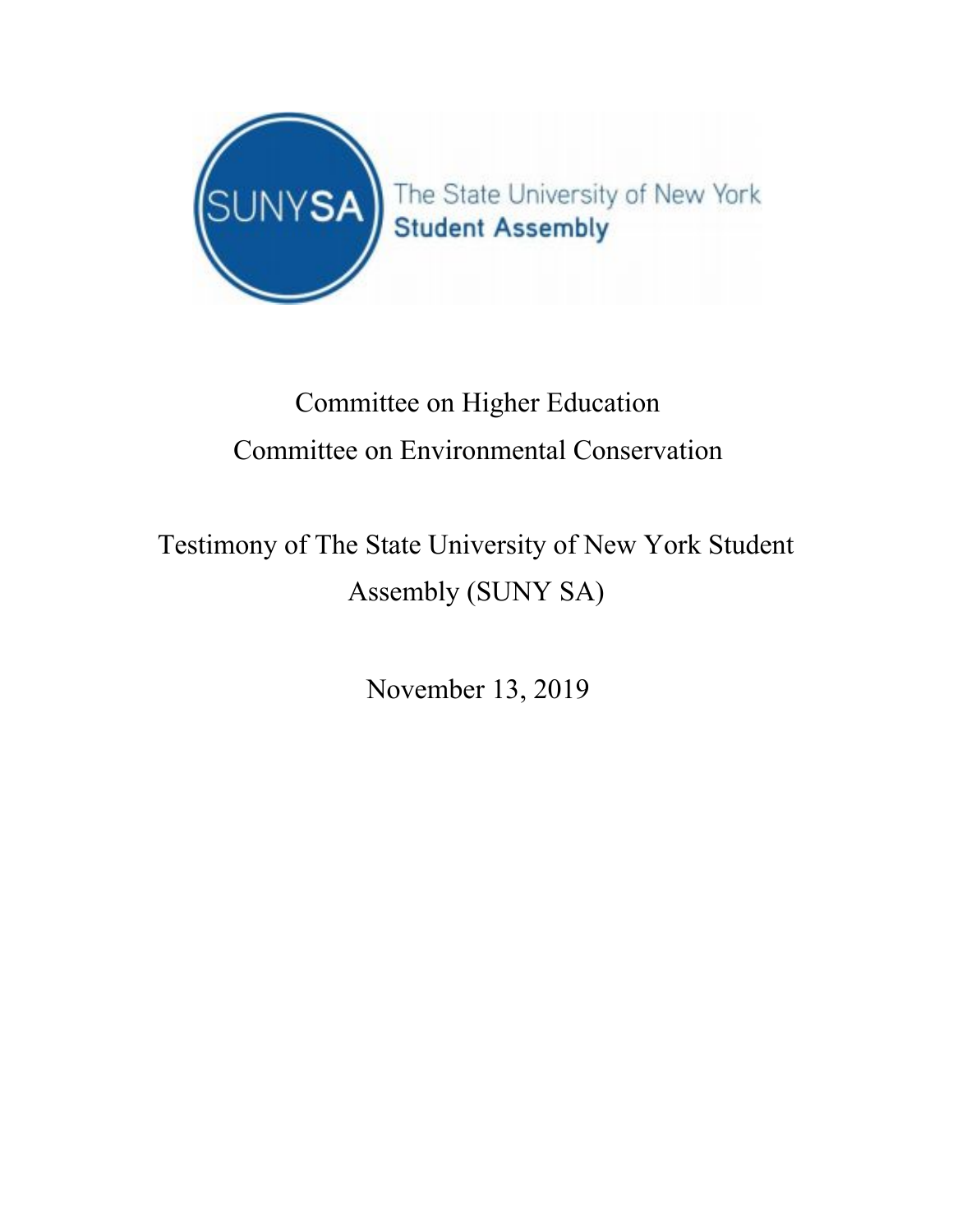On behalf of the SUNY Student Assembly, and the 1.4 Million students of our great University system, we very much appreciate the tireless efforts of the Honorable Assembly Members and Committee Chairs Glick and Englebright for hosting a public hearing to address the intersection of higher education, sustainable development, and the goals and actions associated with reducing our carbon footprint and ensuring our communities are safe and livable for all.

The Student Assembly is the recognized system-wide student government supporting the students of SUNY. We are comprised of student leaders from across the state and represent the students of the many University centers, colleges, technology colleges, and community colleges. In addition, we are also involved in advocacy on the local, state, and federal level. The President of the Student Assembly serves as the head of the organized student government for all 64 campuses in the system and holds the position as the only student member of the SUNY board of trustees. Twice annually the Student Assembly brings together hundreds of student leaders from across the state and beyond to participate in student leadership conferences, where the organization's advocacy priorities are finalized, and members are offered the opportunity to network and learn leadership skills from students, campus and system administration, and world class faculty through various workshops and lectures.

Additionally, Student Assembly representatives meet on a monthly basis to coordinate advocacy efforts and further refine strategies towards the advancement of quality and affordability in public higher education. We operate a variety of committees focused on promoting academic excellence throughout the system and highlight areas of campus safety, disability services, gender equity, and sustainability.

As an institution of public higher education, The state university of New York (SUNY) has an obligation and an opportunity to be a leader in the field of environmental sustainability. SUNY accounts for one of New York's largest energy consumers, with a utility and vehicle fuels budget of over \$250 million. Additionally, over 40% of public infrastructure in the state is accounted for by SUNY, and our community of students, faculty, staff, and alumni represent more than five million people. $<sup>1</sup>$ </sup>

The Governor has established a goal to reduce greenhouse gas emissions by 40% by the year 2030. The New York Power Authority (NYPA), The New York State Energy Research and Development Authority (NYSERDA), and SUNY amongst other agencies, are all working towards this goal.<sup>2</sup>In order to accelerate progress towards this goal our Chancellor Kristina Johnson revealed SUNY's Clean Energy Road Map. This roadmap includes plans to develop new building efficiency standards, energy management best practices, and a clean energy workforce across New York State. Furthermore it aims to outline strategies for leveraging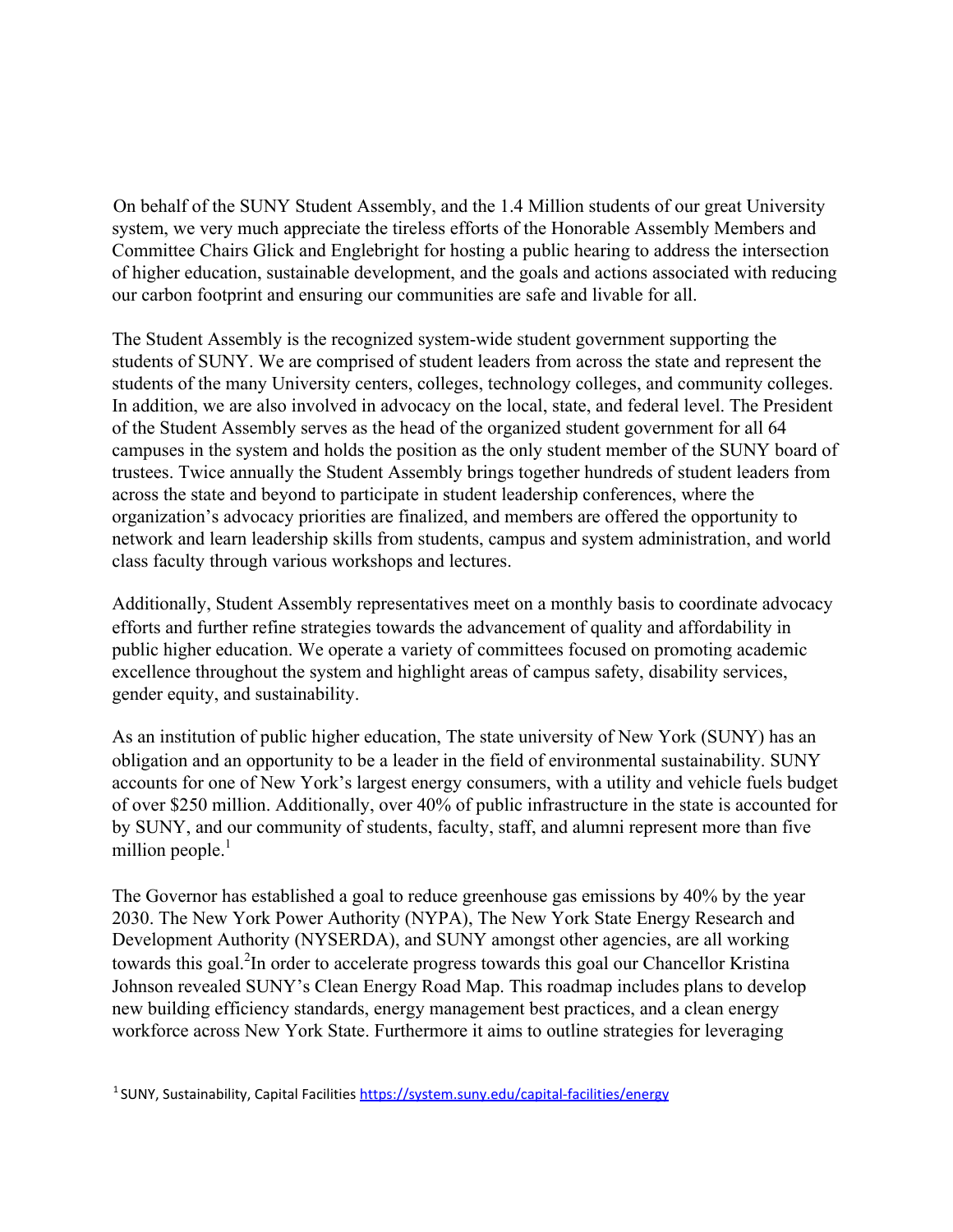## management/sustainability/

<sup>2</sup> SUNY, Sustainability, Executive Order 88 https://system.suny.edu/capital-facilities/executive-order-88/ SUNY's academic and research capabilities to become a center for developing clean energy technologies and solutions.<sup>3</sup>

Our system is responsible for educating students on the social, environmental, and economic impacts of sustainability. It is imperative to students that all elements of our educational experience be integrated with the UN Sustainable Development Goals. These goals exemplify the top 17 priorities of the United Nations for achievement by the year  $2030<sup>4</sup>$ . Examples include the impact of life on land, quality education, gender equality, innovation and infrastructure, peace, justice, and partnerships for the goals. The United Nations has signified that the Sustainable Development Goals provide a blueprint for peace and prosperity for people and the planet, now and into the future. Ending poverty and other deprivations goes hand in hand with strategies that improve health, education, reduce inequalities, and spur economic growth. Students across our system wish to be engaged in research and coursework that highlights elements of these goals and by doing so our academic offerings are more competitive, attractive, and include how we can tackle climate change from the classroom to the community.

Additionally, our campuses are enrolled in a variety of statewide and national organizations dedicated to enhancing sustainability culture and practices. More than a third of SUNY campuses are enrolled in The Association for Advancement of Sustainability in Higher Education (AASHE). However, only ten SUNY campuses are reporting for AASHE's Sustainability Tracking Assessment and Rating System. This rating system is designed to provide a framework for understanding sustainability in all sectors of higher education, create incentives for continual improvement, and enable meaningful comparisons over time using a common set of measurements. Investment in our students and our system will allow for an increase in the participation in measures such as AASHE's STARS and yield more sustainable communities across the state for years to come.

Adequate capital investment in SUNY would allow for our campuses to accelerate the process of retrofitting buildings to meet environmental standards. Upgrading utilities such as water, heating and cooling, and electricity are all major components of our footprint. Proper resource management of water can yield low flow systems that reduce water by millions of gallons. Additionally, Campus ponds and other bodies of water in our environment can be utilized for irrigation of fields, and green infrastructure can be utilized to ensure proper storm water management measures are taken. Heating and cooling costs are also a major expenditure and can be tackled by investment into projects such as green roofs, solar, wind, and geothermal energy where appropriate. Energy efficient lighting and technological devices can also yield great savings as an investment into our campuses and state.

Our institutions operate a variety of buildings at all levels of LEED (Leadership in Energy and Environmental Design) certification. In addition to SUNY infrastructure The SUNY Polytechnic Institute as well as the College of Environmental Science and Forestry now offer programs specifically designed to grow the next generation clean energy workforce. The two universities have combined to offer the Green Building Experimental Learning Collaborative, a series of courses where students are given the opportunity to participate in LEED certification of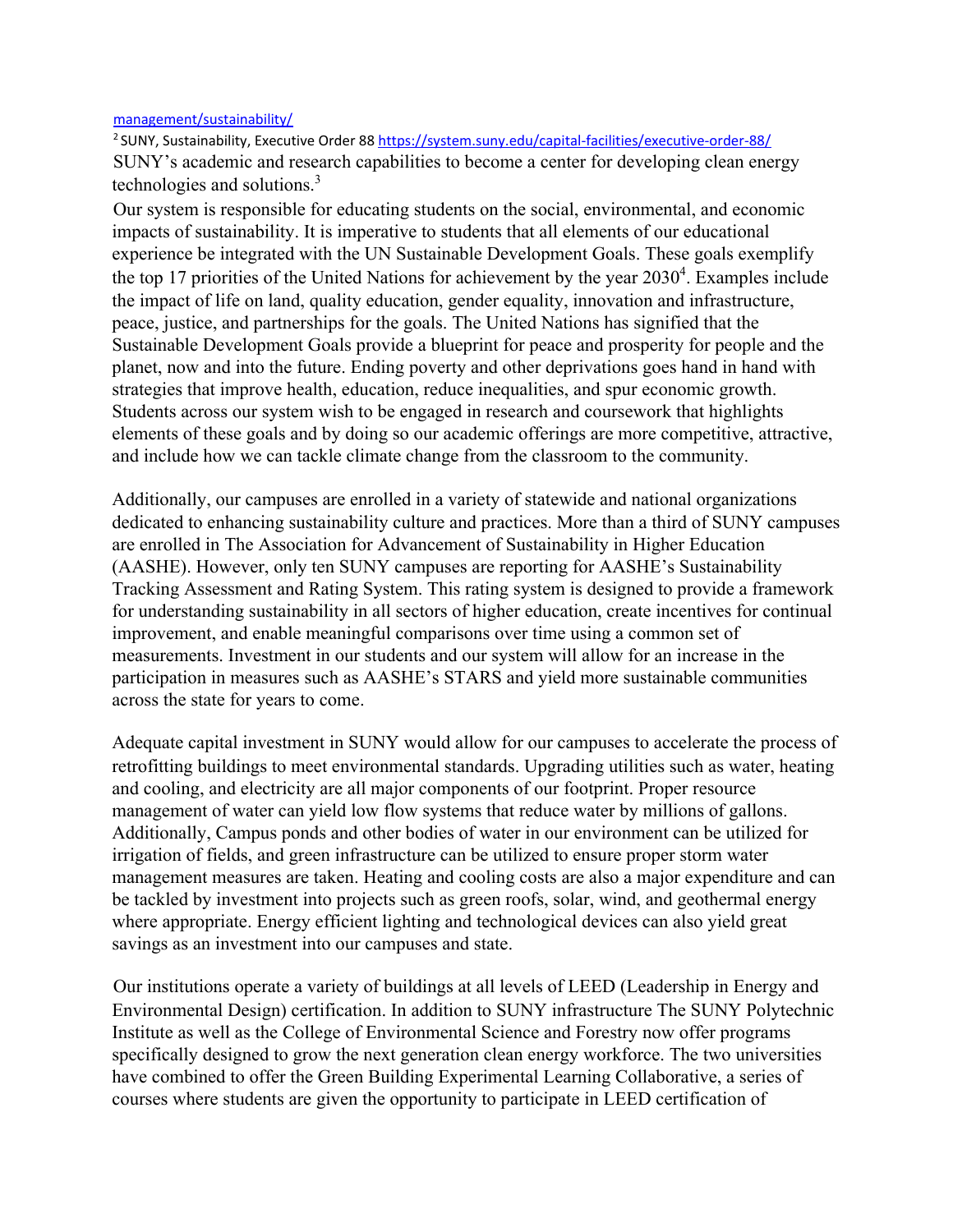## <sup>3</sup> State University of New York Clean Energy Road Map https://www.nypa.gov/-

/media/nypa/documents/document-library/cleanenergy/suny-clean-energy-roadmap.pdf<sup>4</sup>Sustainable Development Goals Knowledge Platform https://sustainabledevelopment.un.org/?menu=1300 buildings and will have the opportunity to prepare for and take certification exams.<sup>5</sup> The Student Assembly supports investment into new academic and research offerings and promotes standards above and beyond those of LEED certification. Furthermore, investment into academic programs for all students in engineering, architectural, or related programs across SUNY will ensure that graduates will enter the workforce with competitive credentials related to LEED building construction and management. It is important to our students, faculty, and staff that our infrastructure demonstrate the highest level of environmental design. We support investment into our built and natural environment that favors complete streets, an approach to design that requires safe and comfortable travel and access for users of all ages and abilities regardless of their mode of transportation.

Further investment into our sustainability culture and academic initiatives on campuses will benefit our students and communities the most. Capital investment is only one piece of the puzzle as it is the engagement aspect of sustainability that will yield further advancement of sustainable development in New York. Components of sustainability education such as ecological literacy, waste management and resource use practices, and the economic impact of decision making all contribute to individual Campus and Community carbon footprints.

With an increase in funding for capital and infrastructure combined with the ability to expand and offer new programs and opportunities related to emerging technologies and renewable energy, campuses across the state will be equipped to provide quality education that demonstrates the most impactful elements of sustainable development and act as a model for other colleges and universities as well as for our students and the community around us.